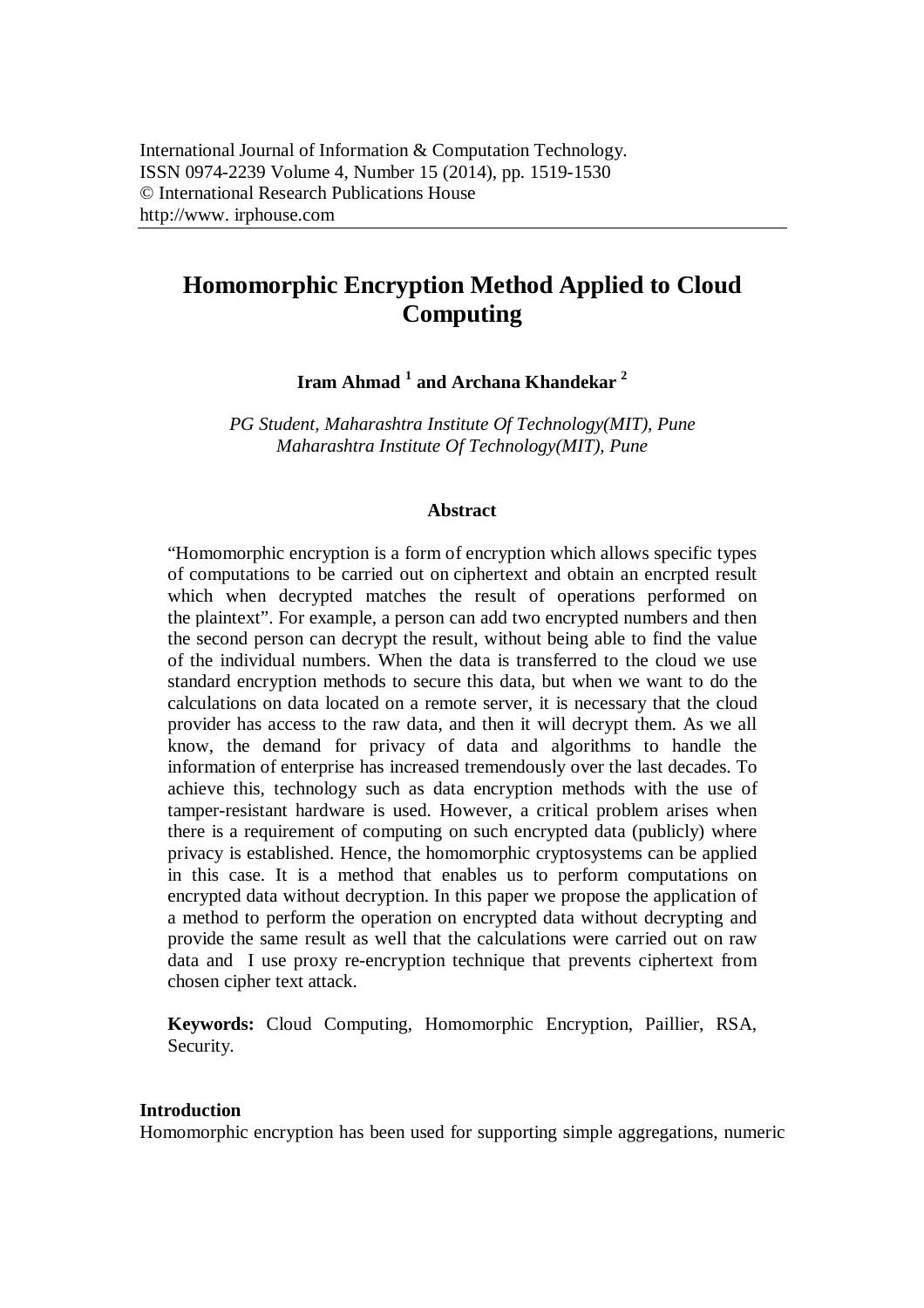calculations on encrypted data as well as for private information retrieval. Recently, theoretical breakthroughs on homomorphic encryption resulted in fully homomorphic encryption, which is able to compute arbitrary functions on encrypted data. As a result, homomorphic encryption is generally believed to be the Holy Grail for solving database queries on encrypted data. The demand for privacy of digital data and of algorithms for handling more complex structures have increased exponentially over the last decade. This goes in parallel with the growth in communication networks and their devices and their increasing capabilities. At the same time, these devices and networks are subject to a great variety of attacks involving manipulation and destruction of data and theft of sensitive information. For storing and accessing data securely, current technology provides several methods of guaranteeing privacy such as data encryption and usage of tamper- resistant hardware. However, the critical problem arises when there is a requirement for computing (publicly) with private data or to modify functions or algorithms in such a way that they are still executable while their privacy is ensured. This is where homomorphic cryptosystems can be used since these systems enable computations with encrypted data.

Our basic concept was to encrypt the data before sending to the service provider. But there is a problem still faced by the client. Because the service provider needs to perform the calculations on data to respond the request from the client so he must provide the key to the server to decrypt the data before execute the calculations required, which might affect the confidentiality of data stored in the cloud. A method enable to perform the operations on encrypted data without decrypting them is homomorphic encryption. In our research we try to deal the problem of security of data hosted in a Cloud Computing provider. We all know that the cloud or on-demand computing brings a lot of advantage to the computer science of today and tomorrow. But the adoption of Cloud passage applies only if the security is ensured. How to ensure better data security and how a client can keep their private information confidential? There are two major questions that present a challenge for providers of Cloud Computing. In this work we focus the application of Homomorphic Encryption of the security of Cloud Computing, particularly the possibility to execute the calculations of confidential data encrypted without decrypted them. In Section B, we introduce the concept of Cloud Computing and the necessity to adopt Homomorphic Encryption to secure the calculation of data hosted by the Cloud provider. In section C, we define Homomorphic Encryption and we illustrate some examples of existing Homomorphic cryptosystems. In section D, we present some of the problems in the existing system. In section E we have defined our proposed system. The conclusion and perspectives are mention in section F.

#### **Cloud Computing**

Cloud computing is a model for enabling convenient, on-demand network access to a shared pool of configurable computing resources (e.g., networks, servers, storage applications and services) that can be rapidly provisioned and released with minimal management effort or service provider interaction. There are many problem related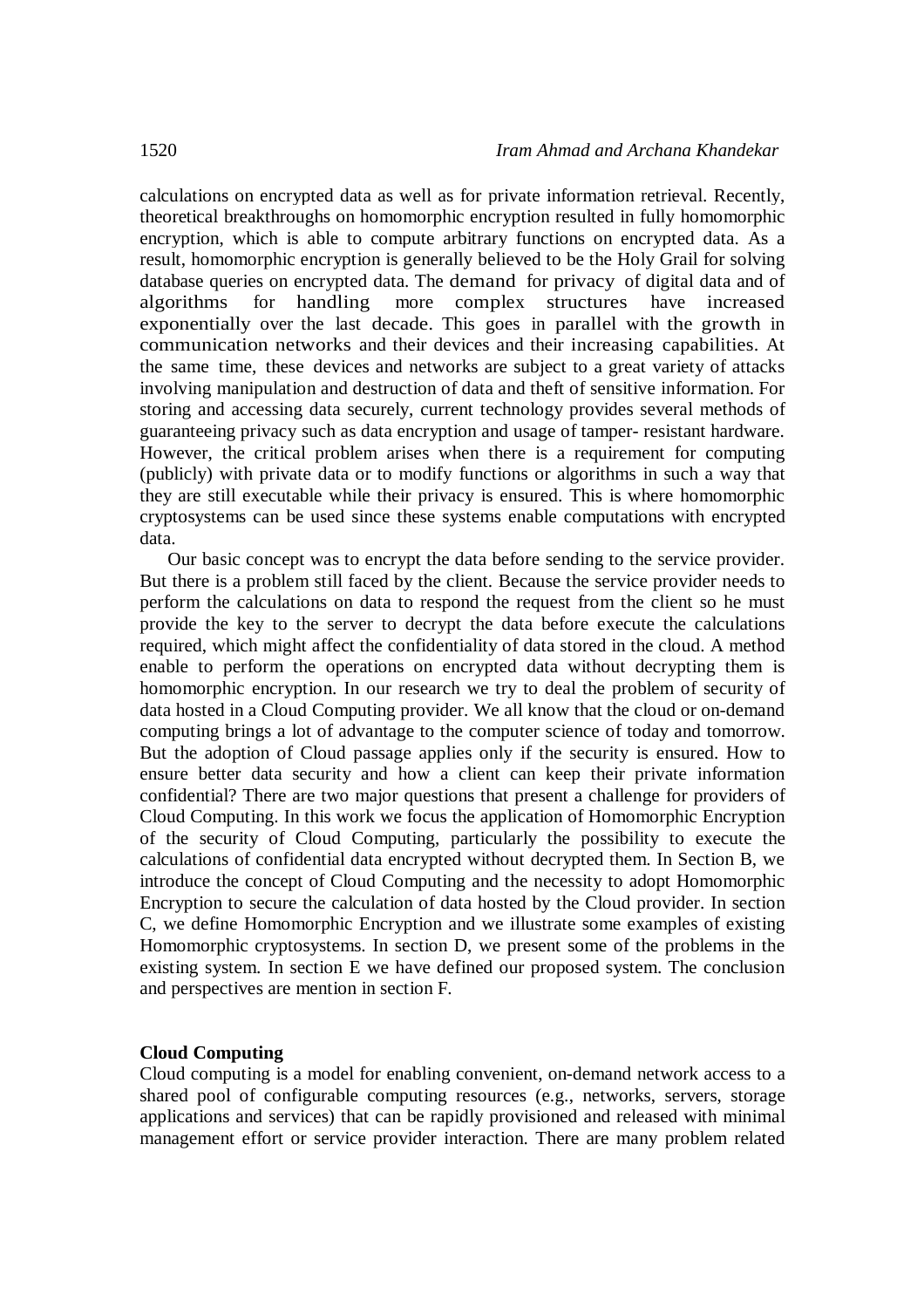with cloud computing traffic, security and resource management. We can provide security in cloud by many ways like on data, network and storage. Homomorphic encryption method provides more security on data because provider is not involving in key management. I have use proxy re-encryption technique that prevents ciphertext from chosen cipher text attack. This system is more secure than existing system

# **Definition:**

By Cloud Computing we mean: The Information Technology (IT) model for computing, which is composed of all the IT components (hardware, software, networking, and services) that are necessary to enable development and delivery of cloud services via the Internet or a private network. This definition has no notion of security for data in the cloud computing even if it's a very new. Cloud providers like: IBM, Google and Amazon use the virtualization in their Cloud platform, and in the same machine can coexist the storage space and treatment virtualized which belong to the concurrent enterprises.

# **Cloud Computing Architecture:**

Cloud computing system is divided into two sections: the front end and the back end. Front end through which user can interact with the server and backend is the server which provides data to the client. Between server and client network is working as middleware.



**Fig.1 Cloud Architecture**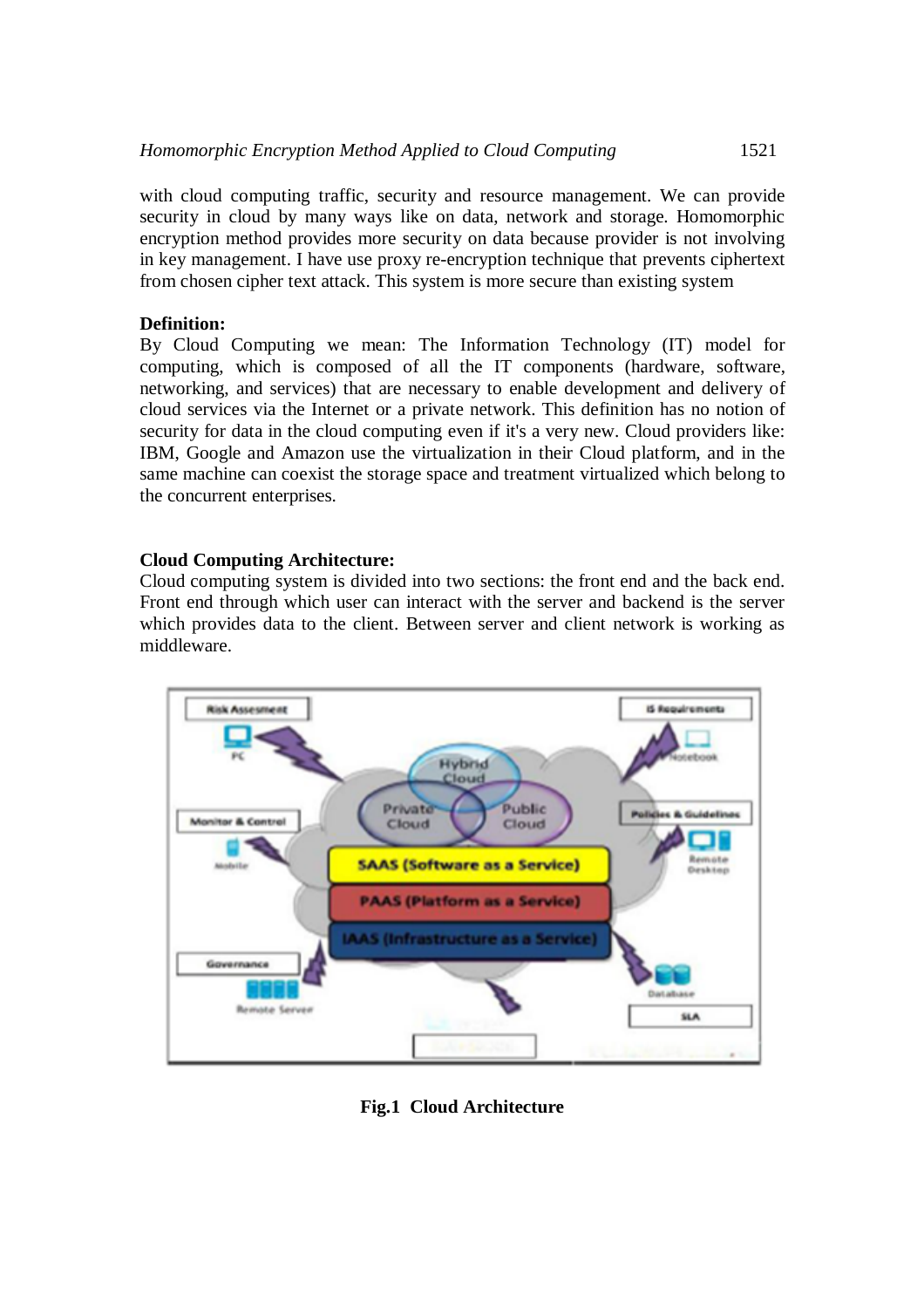# **Homomorphic Encryption**

Homomorphic encryption alludes to encryption where plain texts and cipher texts both are treated with an equivalent algebraic function. Homomorphic Encryption allows server to do operation on encrypted data without knowing the original plaintext.



**Fig. 2 A general framework for data protection over cloud**

Homomorphic encryption allows complex mathematical operations to be performed on encrypted data without using the original data. For plaintexts X1 and X2 and corresponding ciphertext Y1 and Y2, a Homomorphic encryption scheme permits the computation of X1  $\Theta$  X2 from Y1 and Y2 without using P1  $\Theta$  P2. The cryptosystem is multiplicative or additive Homomorphic depending upon the operation Θ which can be multiplication or addition.

# **Existing System**

A Homomorphic encryption has different Homomorphic schemes according to its properties:

| <b>Scheme</b>     | <b>Homomorphic properties</b> | <b>Algorithm</b> |
|-------------------|-------------------------------|------------------|
| <b>RSA</b>        | Multiplicative                | Asymmetric       |
| Elgaml            | Multiplicative                | Asymmetric       |
| Goldwasser Micali | <b>XOR</b>                    | Asymmetric       |
| Benalh            | Additive                      | Symmetric        |
| Paillier          | Additive                      | Asymmetric       |
| Okamoto uchiyama  | Additive                      | Asymmetric       |

**Table 1. Homomorphic Encryption Schemes**

#### **Additive homomorphic encryption**

A Homomorphic encryption is additive, if:  $Enc(x \oplus y) = Enc(x) \otimes Enc(y)$ 

$$
Enc(\sum_{i=1}^{1} m_i)=\prod_{i=1}^{1} Enc(m_i)
$$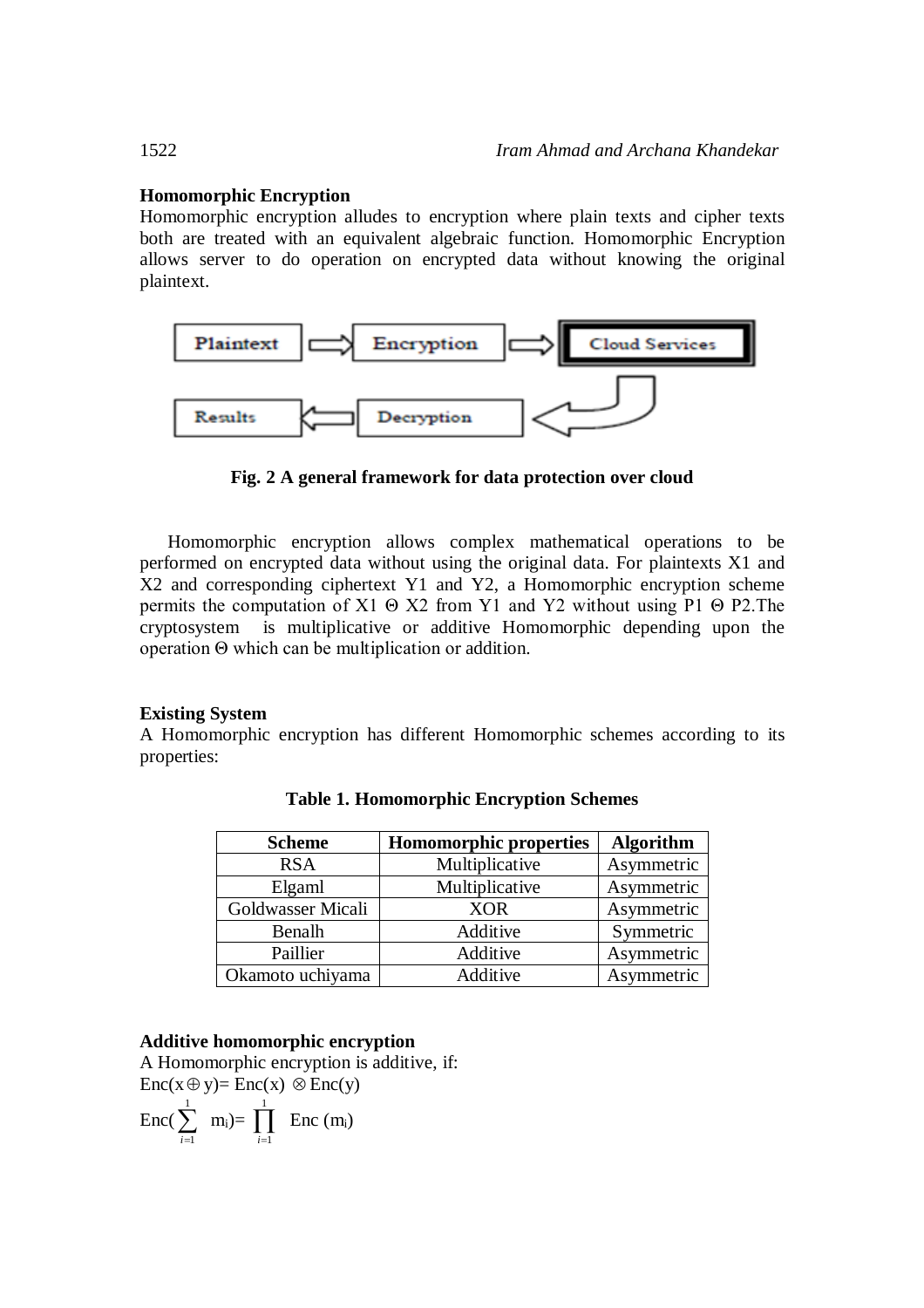| Key Generation: KeyGen(p,q)                                                   | Encryption: Enc(m, $ $ Decryption: Dec(c, |                                |
|-------------------------------------------------------------------------------|-------------------------------------------|--------------------------------|
|                                                                               | $pk$ )                                    | sk)                            |
| Input: $p$ , $q \in P$                                                        | Input: $m \in Z_n$                        | Input: $C \tisin Z_n$          |
| Compute: n=p*q, and $\lambda$ =lcm(p-1)(q-1)   Choose r $\epsilon Z_n$        |                                           | Compute:                       |
| Choose $g \in Z_n$ such that $Gcd(L(g^n \lambda \mid Compute: c = g^m * r^n)$ |                                           | $m=$ mod n [L(c^ $\lambda$ )   |
| mod $n^2$ ), n)=1                                                             | mod $n^2$                                 | mod $n^2$ )/L(g^ $\lambda$ mod |
| With $L(u)=(u-1)/n$                                                           |                                           | $n^2$ )                        |
| Output: $(pk, sk)$                                                            |                                           | Output: $m \in Z_n$            |
| Public key: $pk=(n, g)$                                                       |                                           |                                |
| Secret key: $sk=(p,q)$                                                        |                                           |                                |

**Table 2: Paillier Cryptosystem (1999):**

Suppose we have two ciphers  $C_1$  and  $C_2$  such that:  $C_1 = g^{m1}$ .  $r_1$ <sup>n</sup> mod n<sup>2</sup>  $C_2 = g^{m2} r_2^n \mod n^2$  $C_1$ .  $C_2 = g^{m1} \cdot r_1^{n} \cdot g^{m2} \cdot r_2^{n} \mod n^2 = g^{m1+m2} (r_1 r_2)^{n} \mod n^2$ 

So, Paillier cryptosystem realizes the property of additive Homomorphic encryption. An application of an additive Homomorphic encryption is electronic voting: Each vote is encrypted but only the "sum" is decrypted.

#### **Multiplicative Homomorphic Encryption**

A Homomorphic encryption is multiplicative, if:  $Enc(x \otimes y) = Enc(x) \otimes Enc(y)$ 

 $\text{Enc}(\prod_{i=1}^{1}$  $\prod_{i=1}^{1}$  **m**<sub>i</sub>)=  $\prod_{i=1}^{1}$  $i = 1$  $Enc(m_i)$ 

|  | Table 3: RSA Cryptosystem (1978) |  |
|--|----------------------------------|--|
|--|----------------------------------|--|

| <b>Key generation KeyGen(p,q)</b>     | <b>Encyption:</b>           | Decryption: $Dec(c, sk)$ |
|---------------------------------------|-----------------------------|--------------------------|
|                                       | Enc(m,pk)                   |                          |
| Input: $p,q \in P$                    | Input: $m \in \mathbb{Z}$ n | Input: $c \in Zn$        |
| Compute: $n=p^*q$ , and $\phi(n)=(p-$ | Compute: $c = me$ mod n     | Compute: $m=c^d \mod n$  |
| $1)(q-1)$                             |                             |                          |
| Choose<br>such<br>that<br>e           | Output: $c \in Zn$          | Output: $m \in Zn$       |
| $Gcd(e, \phi(n))=1$                   |                             |                          |
| $\ast$<br>Determine d such that<br>e  |                             |                          |
| $d \approx 1 \mod \phi(n)$            |                             |                          |
| Output: $(pk, sk)$                    |                             |                          |
| Public key: $pk=(e,n)$                |                             |                          |
| Secret key: $sk=(d)$                  |                             |                          |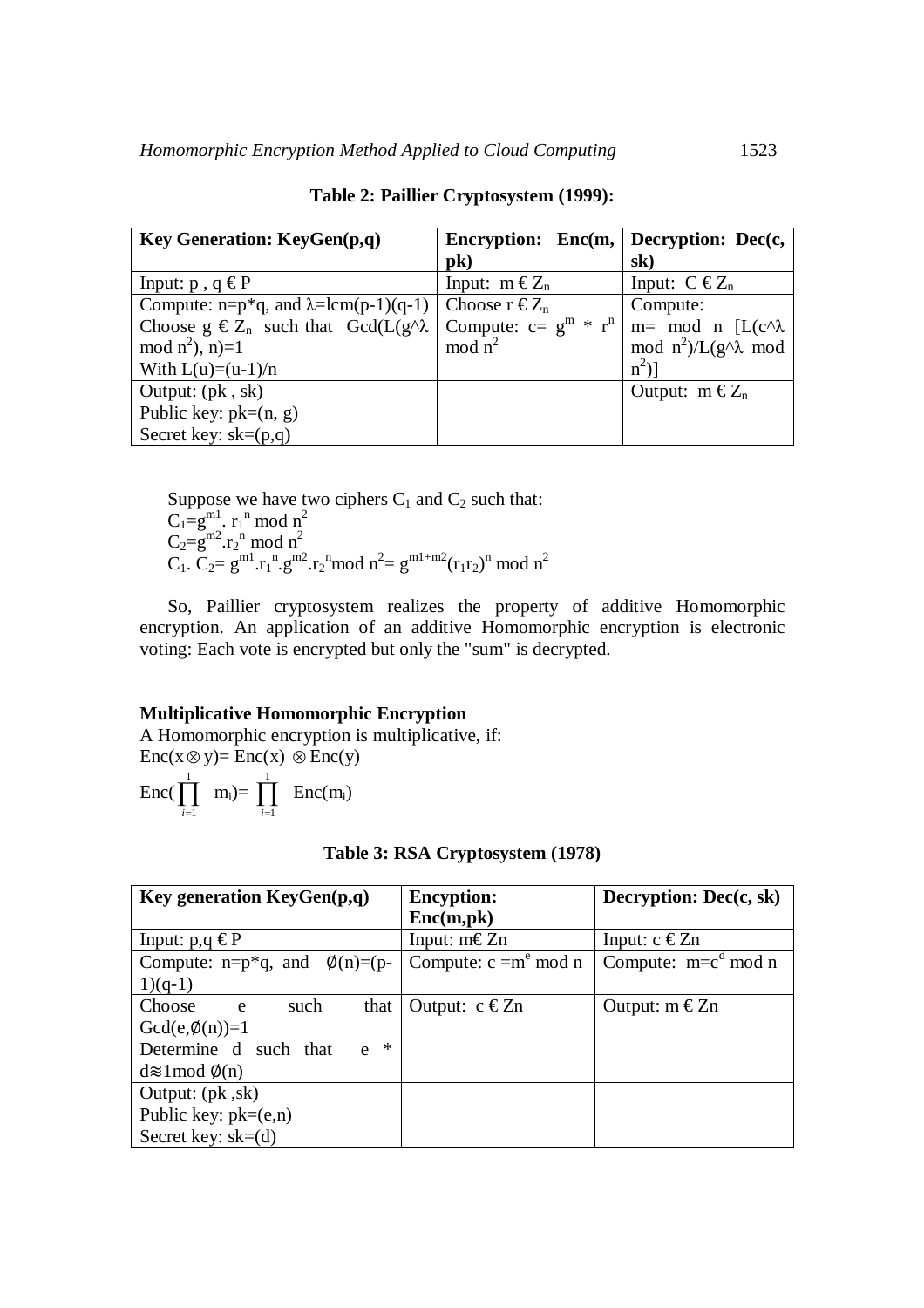Suppose we have two ciphers  $C_1$  and  $C_2$  such that:  $C_1 = m_1^e \mod n$  $C_2 = m_2^{\text{e}}$  mod n  $C_1$ .  $C_2 = m_1^e m_2^e$  mod n=  $(m_1m_2)^e$  mod n

So, RSA cryptosystem find the properties of the multiplicative Homomorphic encryption, but does not satisfied good notions of security, Because if we assume two ciphers  $C_1$ ,  $C_2$  corresponding to the messages  $m_1$ ,  $m_2$ , respectively, so :

 $C_1 = m_1^e \mod n$  $C_2 = m_2^{\text{e}}$  mod n

The transmitter sends the pair  $(C_1, C_2)$  to the Cloud server, the server will perform the calculations requested by the client and sends the encrypted result  $(C_1XC_2)$  to the customer. If the attacker intercepts two ciphers  $C_1$  and  $C_2$ , which are encrypted with the same key, it will be able to decrypt all messages exchanged between the two communications because the Homomorphic encryption is multiplicative, i.e. the product of the ciphers equal to the cipher of the product.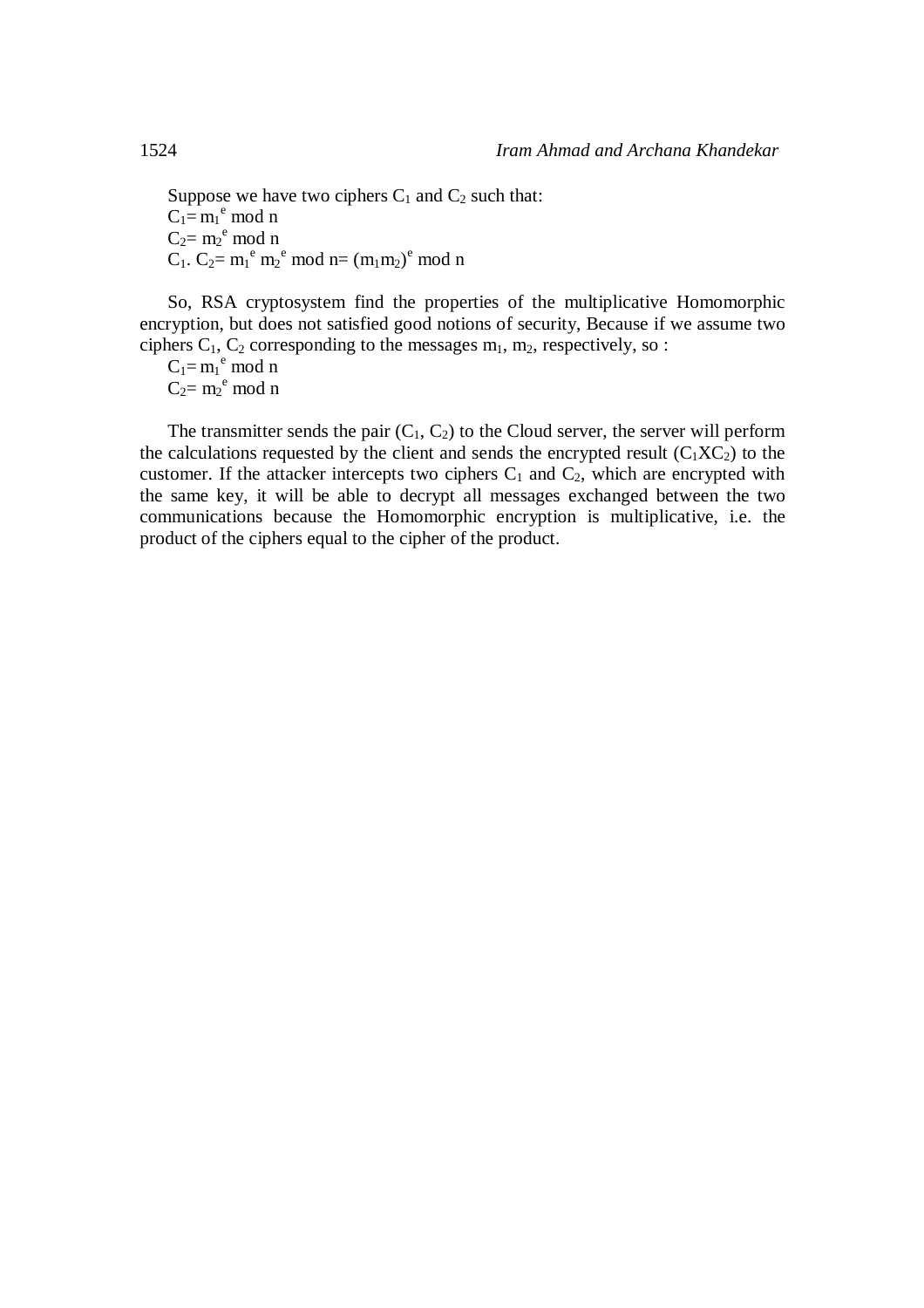

**Fig. 3 A general framework for cloud service with data protection**

# **Problem In Existing System**

Suppose we have two ciphers C1 et C2 such that:

 $C1 = m1e \mod n$  $C2 = m2e \mod n$  $C1.C2 = m1em2e mod n = (m1m2)e mod n$ 

RSA cryptosystem is working with property of multiplicative Homomorphic encryption, but it has a lake of security, because if we have two ciphers C1, C2 corresponding respectively to the messages m1,m2 so:

 $Cl = m1e \mod n$  $C2 \equiv m2e \mod n$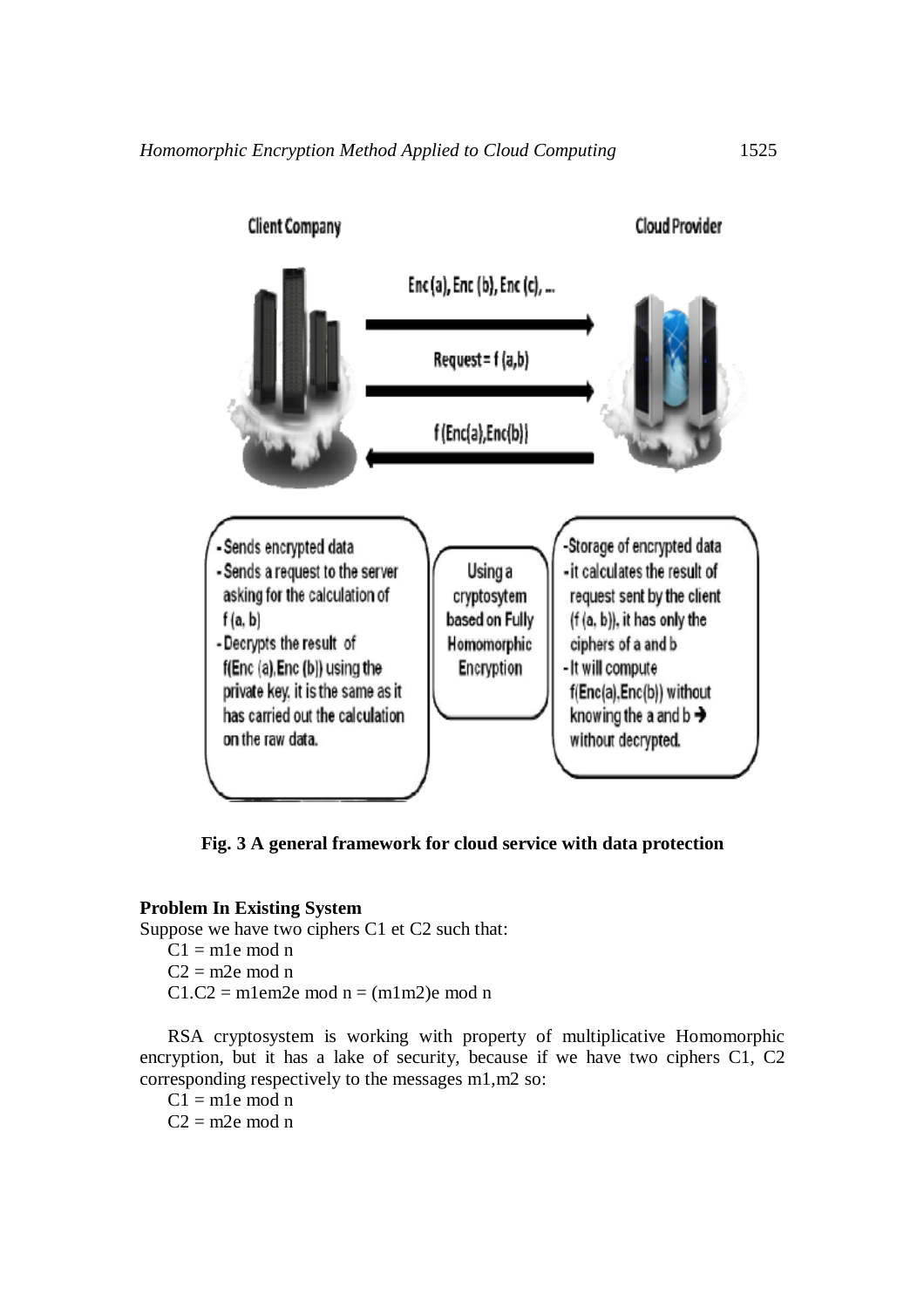The client sends the pair (C1, C2) to the Cloud server and server performs the calculations requested by the client and sends the encrypted result ( $C1 \times C2$ ) to the client. If the attacker intercepts two ciphers C1 et C2, which are encrypted with the same private key, so they are able to decrypt all messages exchanged between the server and the client. Because the Homomorphic encryption is multiplicative, i.e. the product of the ciphers equals the cipher of the product.



**Fig. 4 Existing System Model**

The basic RSA algorithm and Paillier Cryptosystem is vulnerable to chosen ciphertext attack (CCA).CCA is defined as an attack in which adversary chooses a number of ciphertext and is given the corresponding plaintext, decrypted with the target's private key. Thus the adversary could select a plaintext, encrypt it with the target's public key and then be able to get plaintext back by having it decrypted by private key. So attacker will know the entire data in-between client and cloud server.

#### **Proposed System**

To prevent cipher data from CCA (chosen ciphertext attack) I propose Proxy Re-Encryption algorithm with paillier and RSA Cryptosystem. In Homomorphic encryption scheme data was encrypted by the private key and public key was kept with client only. We again pass that data in proxy re-encryption algorithm and get every time random key generated cipher data. If attacker gets that key ones then they need to decrypt that data twice with two different keys. If once attacker gets the plaintext than he is not able to get every plaintext between client and server. So this system provides more security than existing system.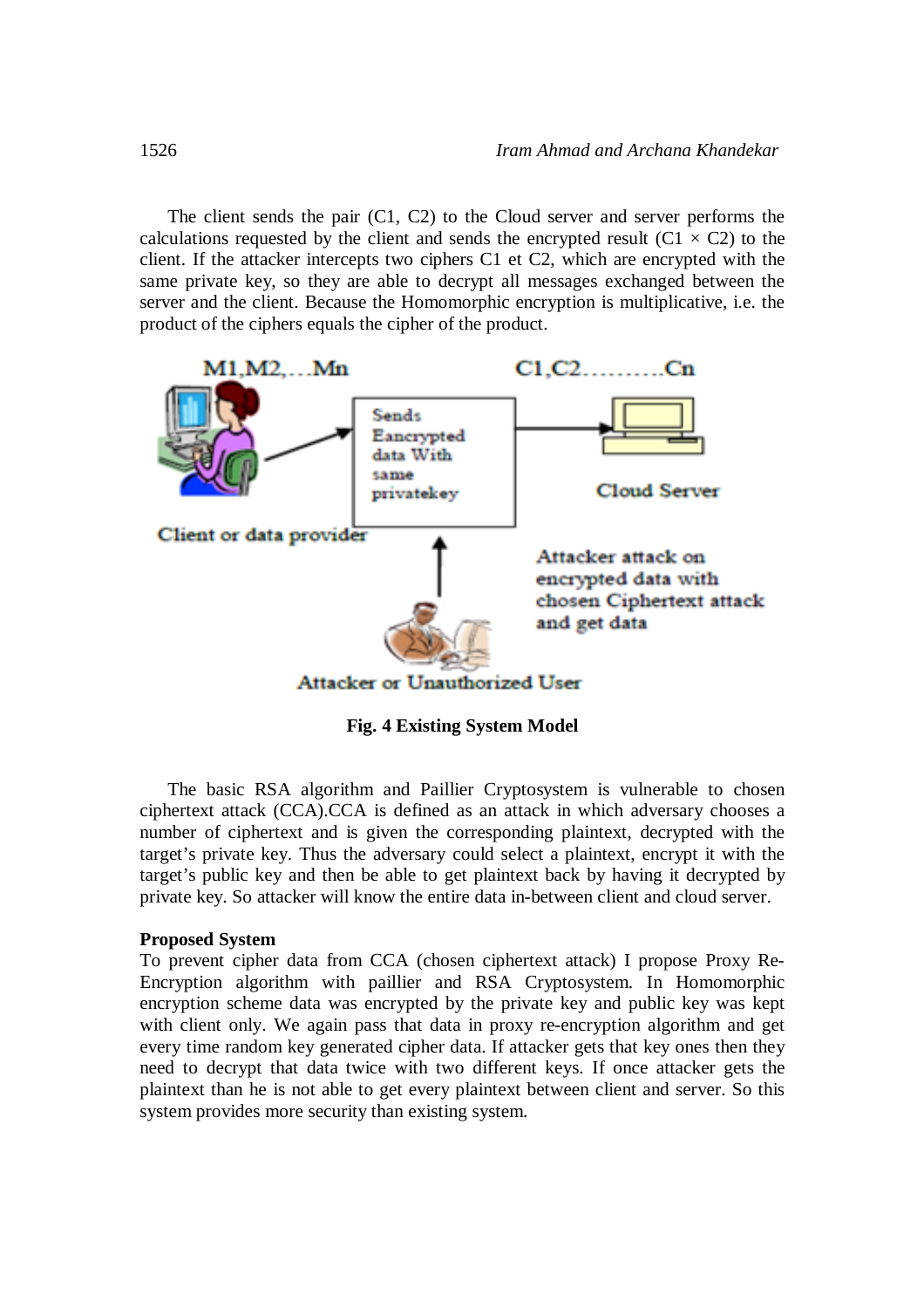| <b>Key</b><br><b>Generation-</b> | <b>Encryption-</b>                               | Enc(c,   Decryption: Dec(rc, Rsk)) |  |
|----------------------------------|--------------------------------------------------|------------------------------------|--|
| keygen(p,q)                      | <b>Rpk</b> )                                     |                                    |  |
| Choose two prime numbers p       | Let m be the message to   Ciphertext c $\in Z_n$ |                                    |  |
| and q                            | be encrypted where m                             |                                    |  |
|                                  | $\epsilon Z_{n}$                                 |                                    |  |
| Compute $n=p.q$ , and            | Compute ciphertext as:                           | Compute message as:                |  |
| $\varnothing$ (n)=(p-1)(q-1)     | $Rc = m.e$ mod n                                 | $M = c.d \mod n$                   |  |
| Choose $e$ such that $gcd(e,$    |                                                  |                                    |  |
| $\varnothing$ (n)=1              |                                                  |                                    |  |
| Determine d such that $e.d=1$    |                                                  |                                    |  |
| mod $\varnothing$ (n)            |                                                  |                                    |  |
| Proxy public key is generated    |                                                  |                                    |  |
| $Rpk = (e,n)$                    |                                                  |                                    |  |
| Proxy private key<br>1S          |                                                  |                                    |  |
| generated                        |                                                  |                                    |  |
| $Rsk = d$                        |                                                  |                                    |  |

# **Table 4: Proxy Re-encryption Algorithm**

# **Table 5: Proposed Proxy Re-Encryption Based Paillier Algorithm**

| <b>Key Generation</b>       | <b>Encryption:</b>    | Re-<br><b>Proxy</b>          | Decryption:              |
|-----------------------------|-----------------------|------------------------------|--------------------------|
|                             | Enc(m,pk)             | <b>Encryption(c)</b>         | Dec(c, sk)               |
| Choose<br>large<br>two      | Let<br>the<br>be<br>m | Compute Private              | Ciphertext c $\epsilon$  |
| prime numbers p and         | be<br>message to      | and Public                   | $Zn2^*$ .                |
| randomly<br>and<br>q        | encrypted where m     | key.(Rsk, Rpk).              |                          |
| independently of each       | $\epsilon Z_n$        |                              |                          |
| other such that gcd         |                       |                              |                          |
| $(pq, (p-1)(q-1))=1.$       |                       |                              |                          |
| Compute $n=pq$ and          | Select<br>random      | Re<br>Encrypt                | Compute                  |
| $\lambda =$ lcm (p-1, q-1). | where $r \in Zn^*$ .  | Ciphertext                   | message: $m=L(c)$        |
|                             |                       | generated<br>by <sub>1</sub> | $\lambda$ mod n2)/ L (g) |
|                             |                       | Paillier algorithm           | $\lambda$ mod n2). Mod   |
|                             |                       | and send Public              | $\mathbf n$              |
|                             |                       | key (Rpk)<br>to              |                          |
|                             |                       | cloud server.                |                          |
| Select random integer       | Compute ciphertext    |                              |                          |
| g where $g \in Z^*n2$       | as: c=gm . rn mod     |                              |                          |
|                             | $n2$ .                |                              |                          |
| . Ensure n divides the      |                       |                              |                          |
| order of g by checking      |                       |                              |                          |
| the existence of the        |                       |                              |                          |
| following modular           |                       |                              |                          |
| multiplicative inverse:     |                       |                              |                          |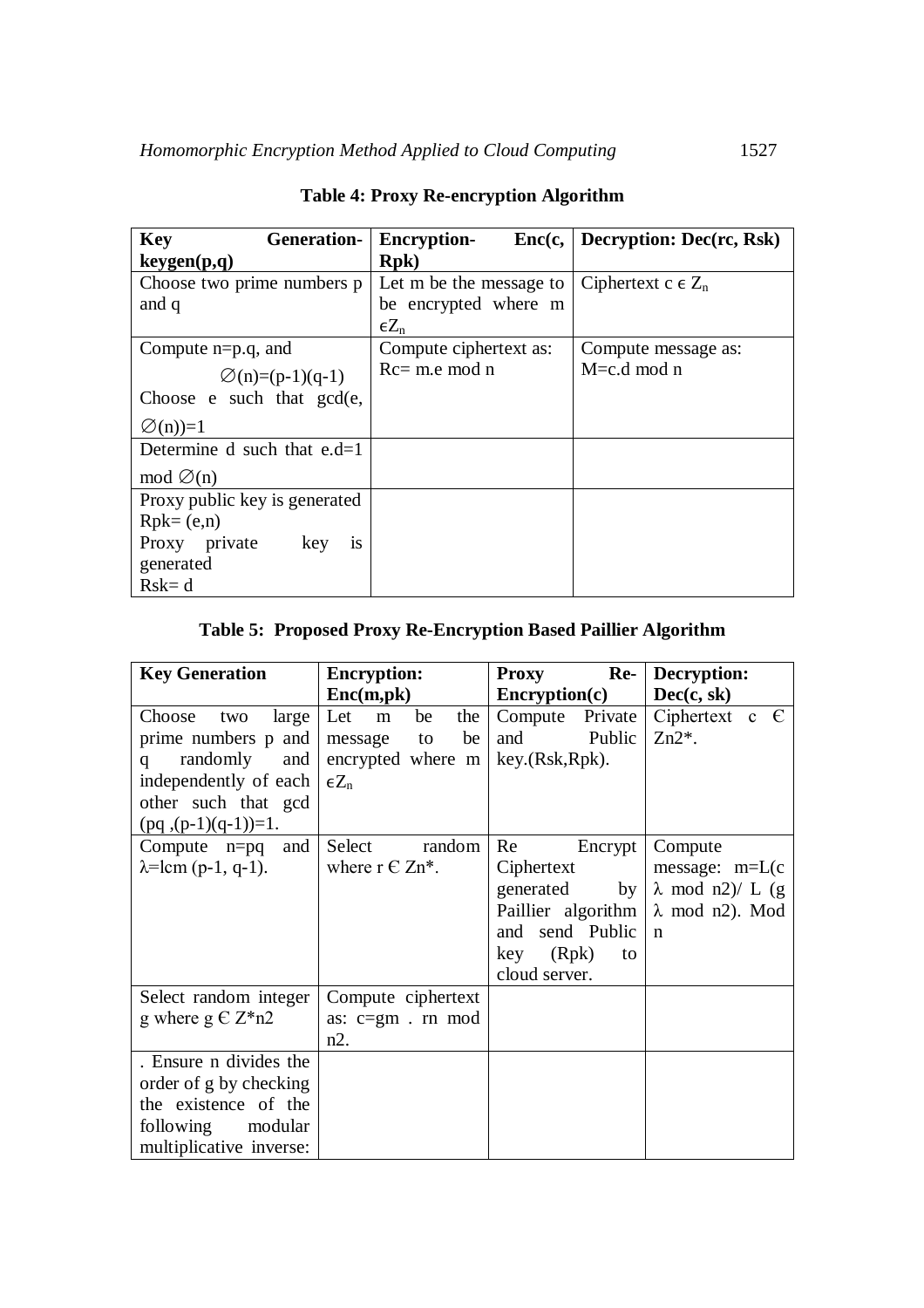| $\mu=(L(a \lambda \mod n2))$ -1<br>mod n, where function<br>is defined as $L(u)=u$ -<br>$1/n$ . |  |  |
|-------------------------------------------------------------------------------------------------|--|--|
| The<br>public                                                                                   |  |  |
| (encryption) key is.                                                                            |  |  |
| (n,g)                                                                                           |  |  |
| The<br>private                                                                                  |  |  |
| (decryption) key is $(\lambda,$                                                                 |  |  |
| $\mu$                                                                                           |  |  |

# **Table 6: Proposed proxy Re-Encryption based RSA algorithm:**

| <b>Generation</b><br><b>Key</b><br>keygen(p,q) | <b>Encryption:</b><br>Enc (m,pk) | <b>Proxy</b><br>$Re-$<br>$\mathbf{Encryption}(\mathbf{c})$ | Decryption:<br>Dec(c, sk) |
|------------------------------------------------|----------------------------------|------------------------------------------------------------|---------------------------|
|                                                |                                  |                                                            |                           |
| Take two prime number p                        | Let m be<br><sub>a</sub>         | Compute Private                                            | Ciphertext c $\epsilon$   |
| and q.                                         | message to be                    | and Public                                                 | Zn.                       |
|                                                | encrypted                        | key.(Rsk, Rpk)                                             |                           |
|                                                | where $m \in Zn$ .               |                                                            |                           |
| Compute n=p.q, $\Phi$ (n)=(p-                  | Compute                          | Re<br>Encrypt                                              | Compute                   |
| $1)(q-1)$ and choose e such                    | ciphertext<br>as:                | Ciphertext                                                 | message<br>$m = cd$       |
| that $gcd(e, \Phi(n))=1$ .                     | $c = me$ mod n                   | generated<br>by                                            | mod n.                    |
|                                                |                                  | Paillier algorithm                                         |                           |
|                                                |                                  | and send Public                                            |                           |
|                                                |                                  | key (Rpk) to cloud                                         |                           |
|                                                |                                  | server.                                                    |                           |
| Determine d such that                          |                                  |                                                            |                           |
| e.d=1 mod $\Phi(n)$                            |                                  |                                                            |                           |
| The public key (pk) is                         |                                  |                                                            |                           |
| $(e, n)$ is generated                          |                                  |                                                            |                           |
| The Secret key (sk) is (d)                     |                                  |                                                            |                           |
| is generated                                   |                                  |                                                            |                           |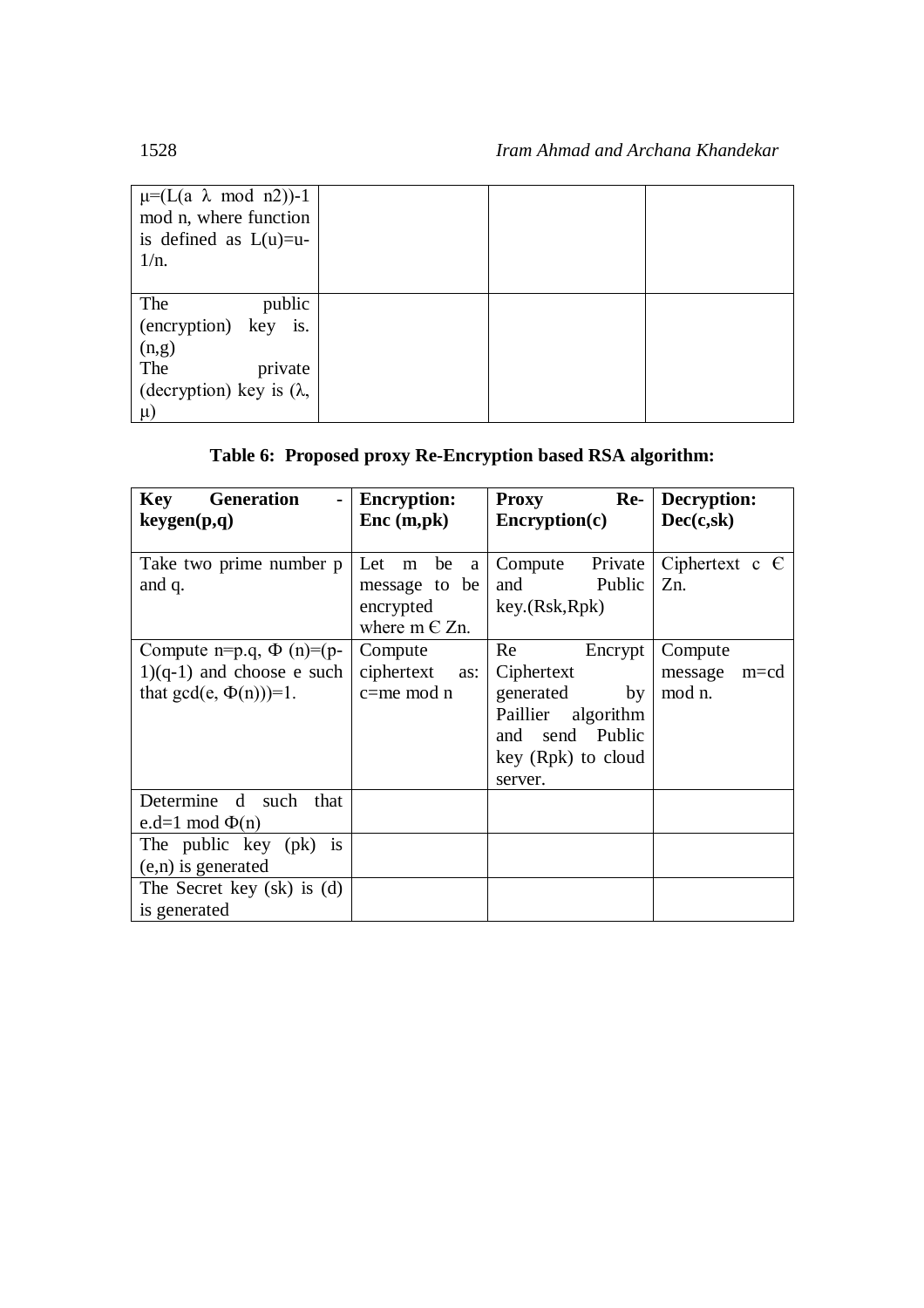

**Fig..5 Proposed System Model**

#### **Conclusion**

In this paper I have use Homomorphic encryption technique to provide security on cloud. Homomorphic encryption is a new concept of security which enables providing results of calculations on encrypted data without knowing the raw data on which the calculation was carried out, with respect of the data confidentiality. In this paper I have proposed RSA and Paillier algorithm for homomorphic encryption using proxy-Re-encryption algorithm that prevents cipher data from Chosen Cipher text Attack (CCA).So This system is more secure than existing system. In future we can work with efficiency of the system by reducing size of the key and we can also check proxy Re-Encryption method for other Homomorphic Encryption Scheme. Security of cloud computing based on fully Homomorphic encryption is a new concept of security which is enable to provide the results of calculations on encrypted data without knowing the raw entries on which the calculation was carried out respecting the confidentiality of data. Our work is based on the application of fully Homomorphic encryption to the security of Cloud Computing:

#### **REFERENCES**

- [1] John Harauz, Lorti M. Kaufinan, Bruce Potter, "Data Security in the World of Cloud Computing", IEEE Security & Privacy Co- published by the IEEE Computer and Reliability Societies, July/August 2009.
- [2] Alecsandru Patrascu, Diana Maimu, Emil Simion, "New Directions in Cloud Computing: A Security Perspective", IEEE 2012.